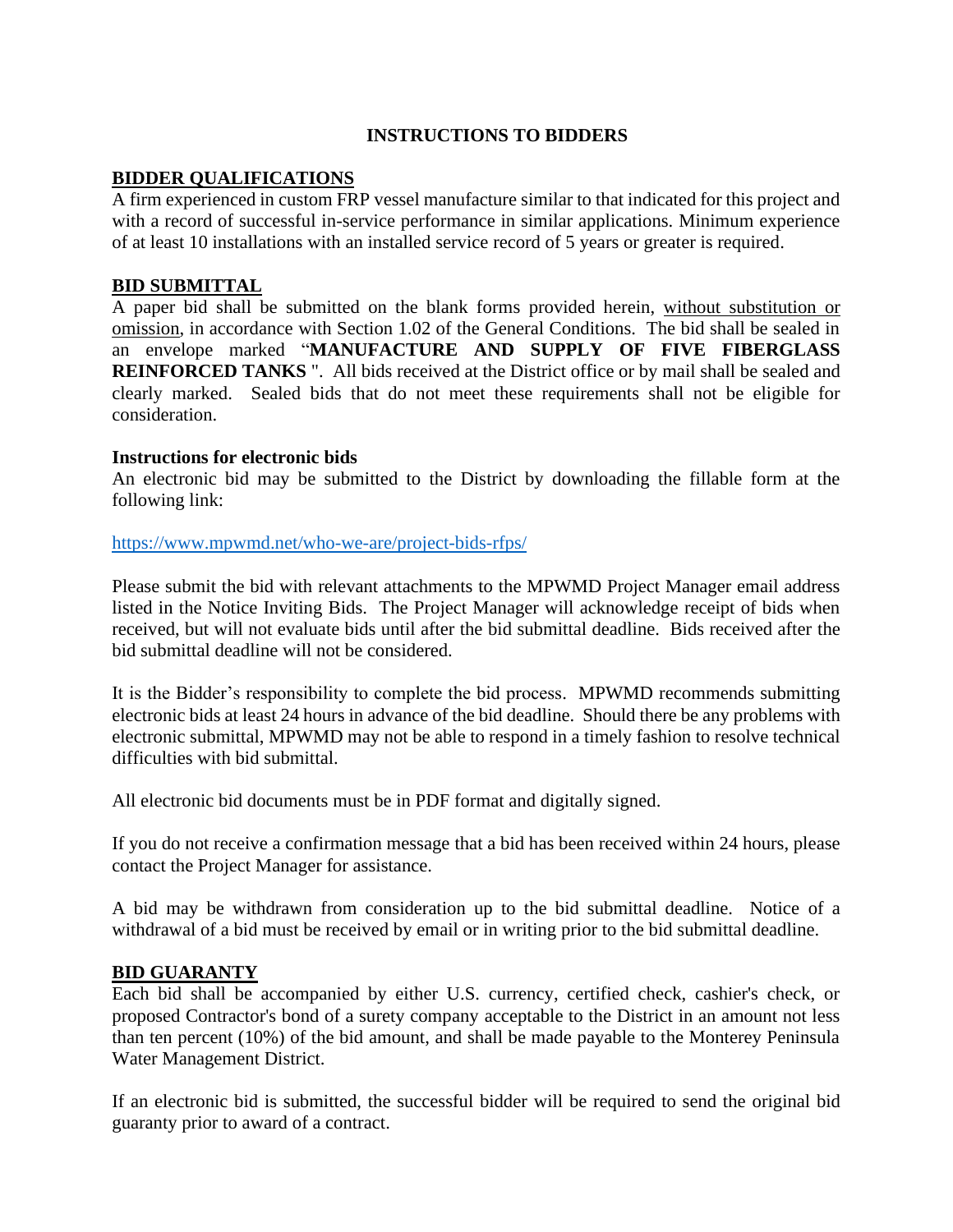### **BID PRICE**

The bid price shall include everything necessary for the performance of the complete job, including but not limited to furnishing all materials, equipment, tools, superintendence, labor, and services except as expressly stated in the Construction Specifications.

# **TAXES**

Bid prices shall include allowance for all federal, state, and local taxes.

# **BONDS**

The posting of a Faithful Performance Bond by the Contractor in the amount of one hundred percent (100%) of the total contract price as specified in Section 4 of the General Provisions will be required as part of this project.

A Material-and-Labor Bond shall also be required to be posted by the Contractor in the amount of one hundred percent (100%) of the total contract price, as specified in Section 4 of the General Provisions.

The Contractor has the option to substitute certain securities for a faithful performance bond, pursuant to an escrow agreement. The Contractor shall inform the District in writing upon submittal of the bid of his intention to substitute securities for a faithful performance bond.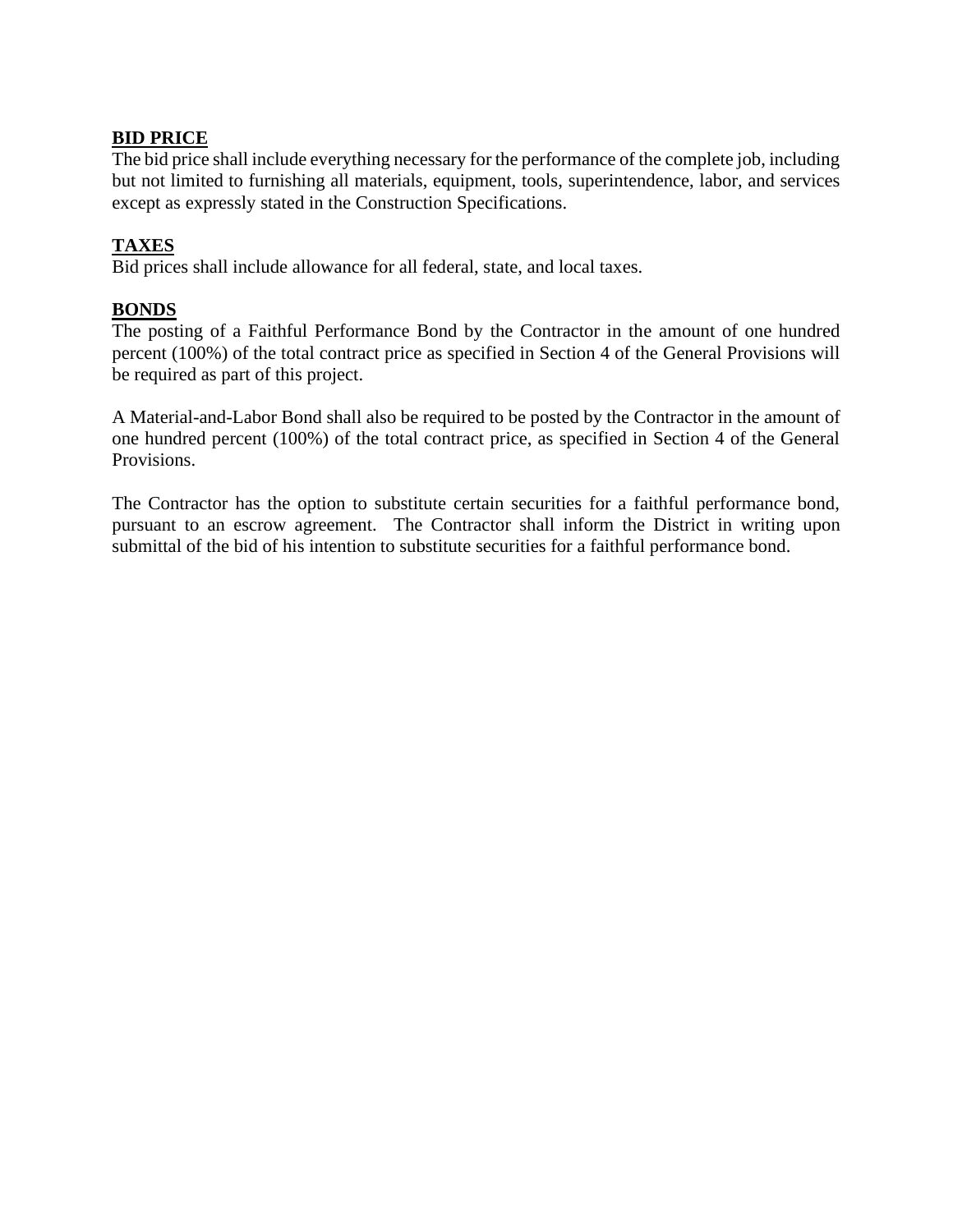



Honorable Board of Directors

Monterey Peninsula Water Management District (District)

Proposal and Bid Items. Project Manager: Larry Hampson; [larry@mpwmd.net;](mailto:larry@mpwmd.net) (831) 238-2543

Pursuant to, and in compliance with, the Notice to Bidders and the Contract Documents, relating to the

# Manufacture and Delivery of Five Fiberglass Reinforced Plastic Tanks

| 1. Bidder              |                     |  |
|------------------------|---------------------|--|
| 2. Address             | Number, Street Name |  |
|                        | City and State      |  |
|                        |                     |  |
|                        | Zip code            |  |
| 3. Contact Information |                     |  |
| Name                   |                     |  |
|                        |                     |  |
| Email address          |                     |  |
| Telephone              |                     |  |
| Mobile                 |                     |  |

By filling out this form, Bidder agrees that he or she is aware that there is some level of risk that third parties might be able to read unencrypted emails. It is the Bidder's responsibility to update contact information and to submit all required forms.

| 4. List of Bid Forms to Submit |                           |                      |                                  |    |      |
|--------------------------------|---------------------------|----------------------|----------------------------------|----|------|
| <b>Bid Form</b>                |                           |                      | <b>Bidder Understanding</b>      |    |      |
| <b>Bidder Experience</b>       |                           |                      | Subcontractor Experience         |    |      |
|                                | Security for Compensation |                      | <b>Fair Employment Practices</b> |    |      |
|                                | Noncollusion Declaration  |                      | <b>Bid Guarantee</b>             |    |      |
| 7. Signature                   |                           | Date of<br>Signature |                                  |    |      |
|                                |                           |                      | <b>MM</b>                        | DD | YYYY |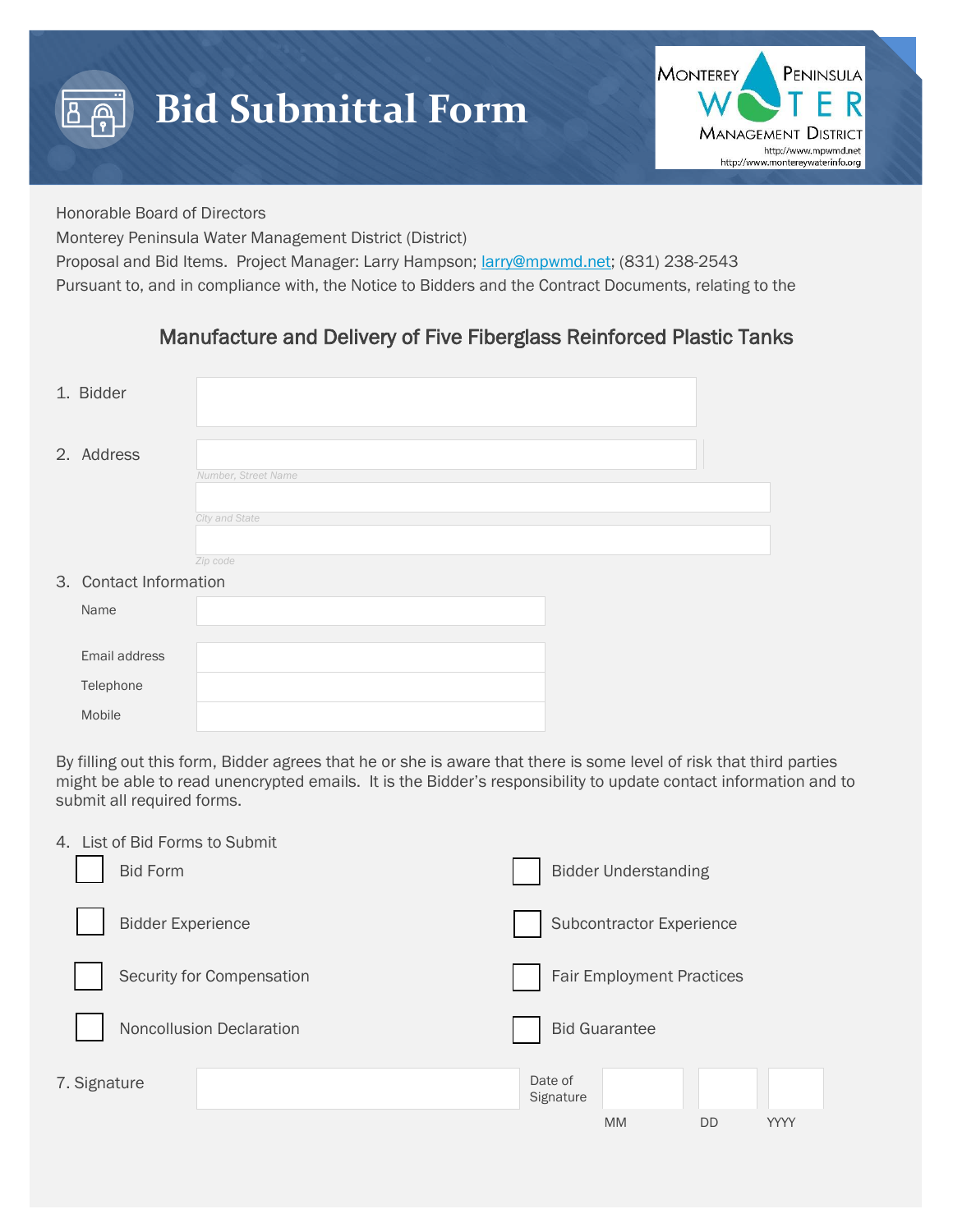# **MONTEREY PENINSULA WATER MANAGEMENT DISTRICT MONTEREY COUNTY, CALIFORNIA**

### **BID TO MANUFACTURE AND SUPPLY FIVE FIBERGLASS REINFORCED TANKS**

Monterey Peninsula Water Management District 5 Harris Court Bldg. G, Monterey CA 93940 or P.O. Box 85, Monterey, CA 93942-0085

Ladies and Gentlemen:

Pursuant to the foregoing Notice Inviting Sealed Bids, the undersigned hereby proposes and binds himself by the District, under this Bid, to execute in accordance with such award, a contract of which this Bid and the Specifications shall be a part, to furnish any and all labor, materials, equipment, and services necessary for satisfactory performance and completing the work set forth in said Specifications within the time hereinafter set forth and at the prices named in this bid as follows\* :

# **BID FORM**

| <b>Item</b> | Description               | Quantity | Unit | Unit Cost | <b>Total Cost</b> |
|-------------|---------------------------|----------|------|-----------|-------------------|
|             |                           |          |      |           |                   |
|             | Manufacture tanks         |          | EA   |           |                   |
|             | Delivery to Sleepy Hollow |          | LS   |           |                   |
|             |                           |          |      |           |                   |
|             | <b>Total</b>              |          |      |           |                   |

1. Total price to include sales tax in Carmel Valley, California (currently 7.75%)

\* Upon award, this Bid Form shall become a part of the final contract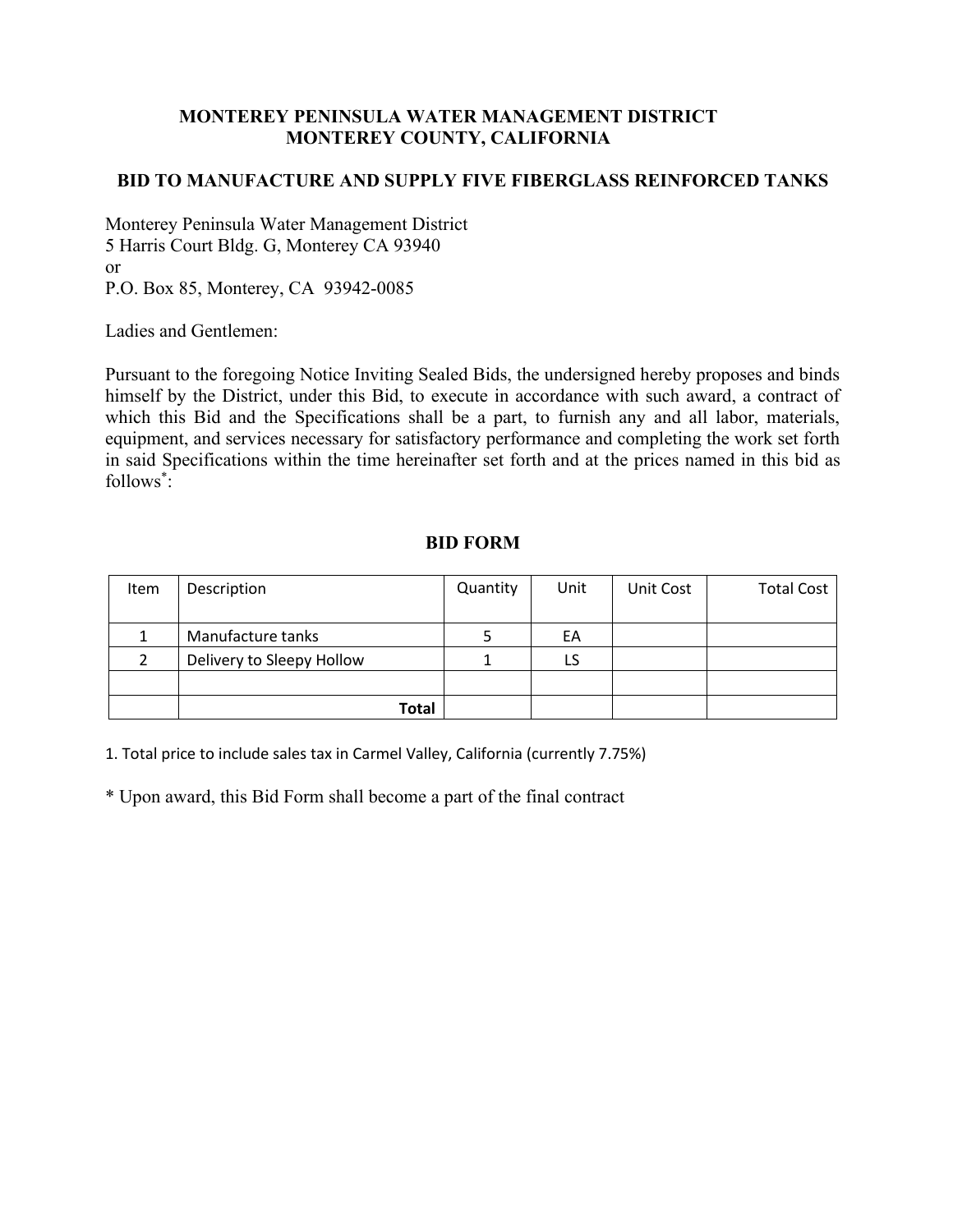### **BIDDER UNDERSTANDING**

The undersigned has examined the location of the proposed work site and/or is familiar with the Specifications and the local conditions at the site.

The undersigned has checked carefully all the above figures and understands that the District shall not be responsible for any errors or omissions on the part of the undersigned in making up this bid.

The undersigned understands that the District reserves the right to reject any or all bids, and to waive any irregularities or informalities in bids received. Award shall be made which, in the judgement of the District, is to the best interest of the District. It is agreed that this bid may not be withdrawn within a period of 180 days after the date set for the opening thereof.

In accordance with the Construction Specifications, the undersigned further agrees to so plan the work and prosecute it with such diligence that said work shall be commenced within 10 days after issuance of the notice to proceed and the work shall be completed within 60 days thereafter.

The undersigned agrees, if awarded the contract, that there shall be paid by the undersigned and all subcontractors under him, to all laborers, workmen, and mechanics employed in the execution of such contract or any subcontract thereunder, not less than the rates for overtime and legal holidays in the locality in which the work is to be performed, as established by the State Director of the Department of Industrial Relations.

The undersigned or his or her subcontractors currently possess and agree to maintain valid licenses and/or business certificates necessary to prosecute the work and issued by the State in which the tanks are manufactured.

|                                              | Tax I.D. Number:                                                                                                            |
|----------------------------------------------|-----------------------------------------------------------------------------------------------------------------------------|
| List all necessary licenses or certificates: |                                                                                                                             |
|                                              |                                                                                                                             |
|                                              |                                                                                                                             |
| <b>SIGNATURE</b>                             | BY SIGNING THIS DOCUMENT ELECTRONICALLY, YOU ACKNOWLEDGE THAT<br>YOUR SIGNATURE IS VALID FOR ALL BID DOCUMENTS THAT REQUIRE |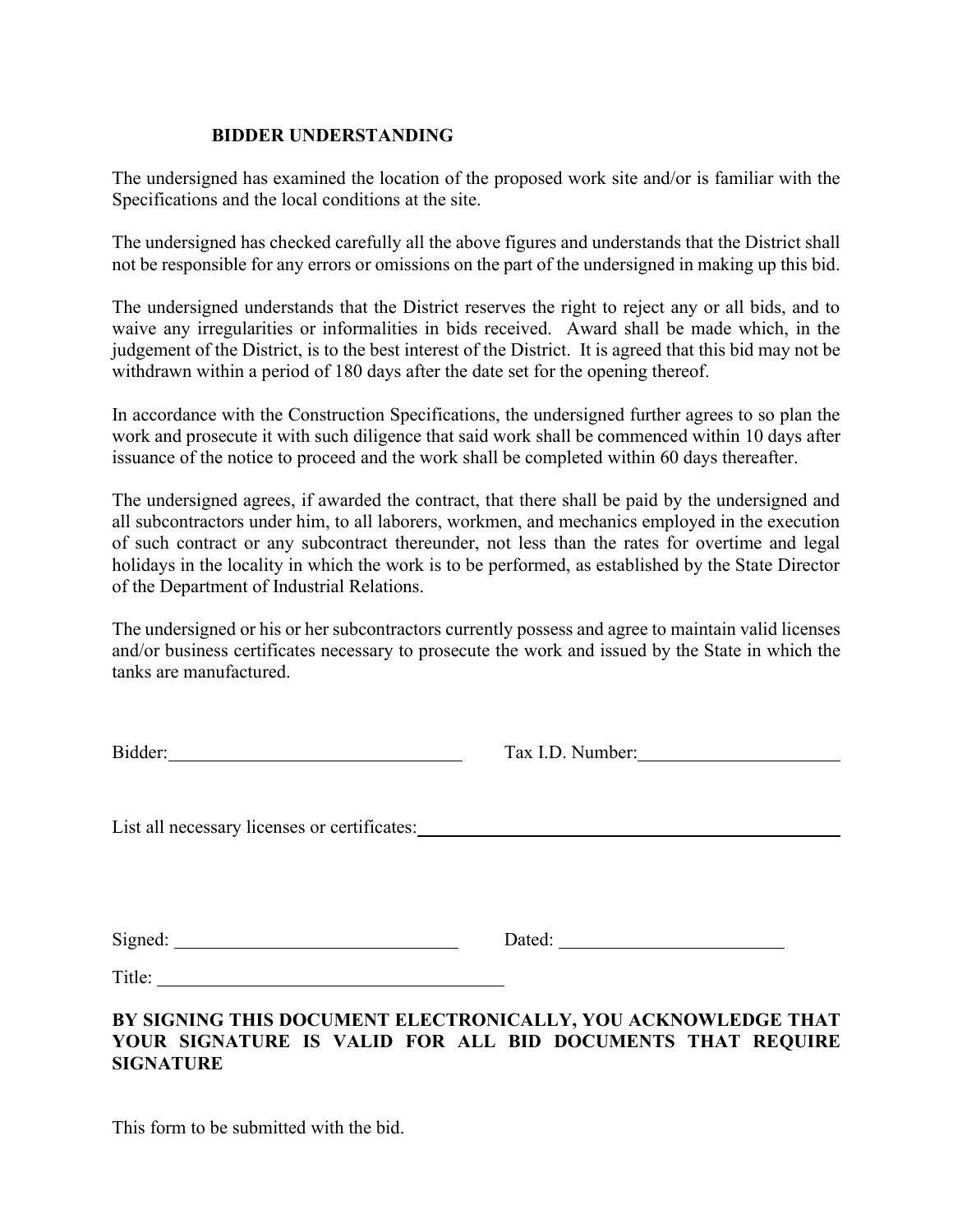# **BIDDER'S EXPERIENCE QUALIFICATIONS**

The Bidder has been engaged in the manufacture and supply of materials described in the bid under the present business name for \_\_\_\_\_\_ years. Experience in work of a nature similar to that covered in the bid extends over a period of <u>years</u>.

The bidder, as a contractor, has never failed to satisfactorily complete a contract awarded to him, except as follows:

| Type<br>Year of Work | Contract<br>Amount | Location and for<br>Whom Performed                                                                                                                                                                                             |  |
|----------------------|--------------------|--------------------------------------------------------------------------------------------------------------------------------------------------------------------------------------------------------------------------------|--|
|                      |                    |                                                                                                                                                                                                                                |  |
|                      |                    |                                                                                                                                                                                                                                |  |
|                      |                    |                                                                                                                                                                                                                                |  |
|                      |                    | Bidder Manuel Manuel Manuel Manuel Manuel Manuel Manuel Manuel Manuel Manuel Manuel Manuel Manuel Manuel Manuel Manuel Manuel Manuel Manuel Manuel Manuel Manuel Manuel Manuel Manuel Manuel Manuel Manuel Manuel Manuel Manue |  |
|                      |                    | Signed <u>Land</u>                                                                                                                                                                                                             |  |
|                      |                    |                                                                                                                                                                                                                                |  |
|                      | Date               |                                                                                                                                                                                                                                |  |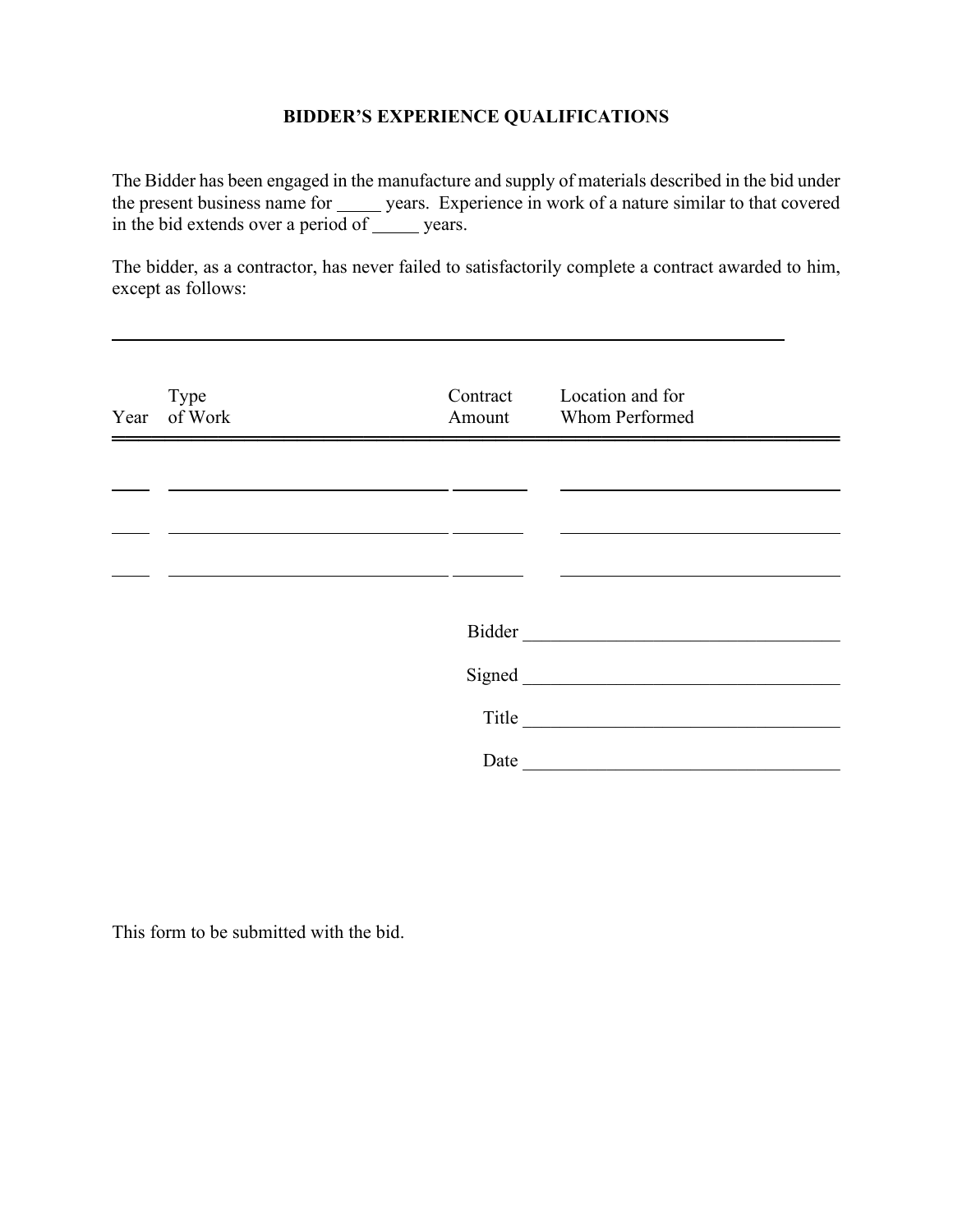# **SUBCONTRACTOR'S EXPERIENCE QUALIFICATIONS**

The subcontractor has been engaged under the present business name for wears. Experience in work of a nature similar to that covered in the bid extends over a period of  $\frac{1}{\sqrt{2}}$  years.

The subcontractor has never failed to satisfactorily complete a contract awarded to him, except as follows:

Please indicate for whom the work was conducted, the type of work, and who can be contacted as a reference for the work:

| Year | Type<br>of Work | Contract<br>Amount | Location and for<br>Whom Performed |  |
|------|-----------------|--------------------|------------------------------------|--|
|      |                 |                    |                                    |  |
|      |                 |                    |                                    |  |
|      |                 |                    |                                    |  |

Please attach additional sheet(s) as needed.

Title \_\_\_\_\_\_\_\_\_\_\_\_\_\_\_\_\_\_\_\_\_\_\_\_\_\_\_\_\_\_\_\_\_\_

 $Date$   $\qquad \qquad$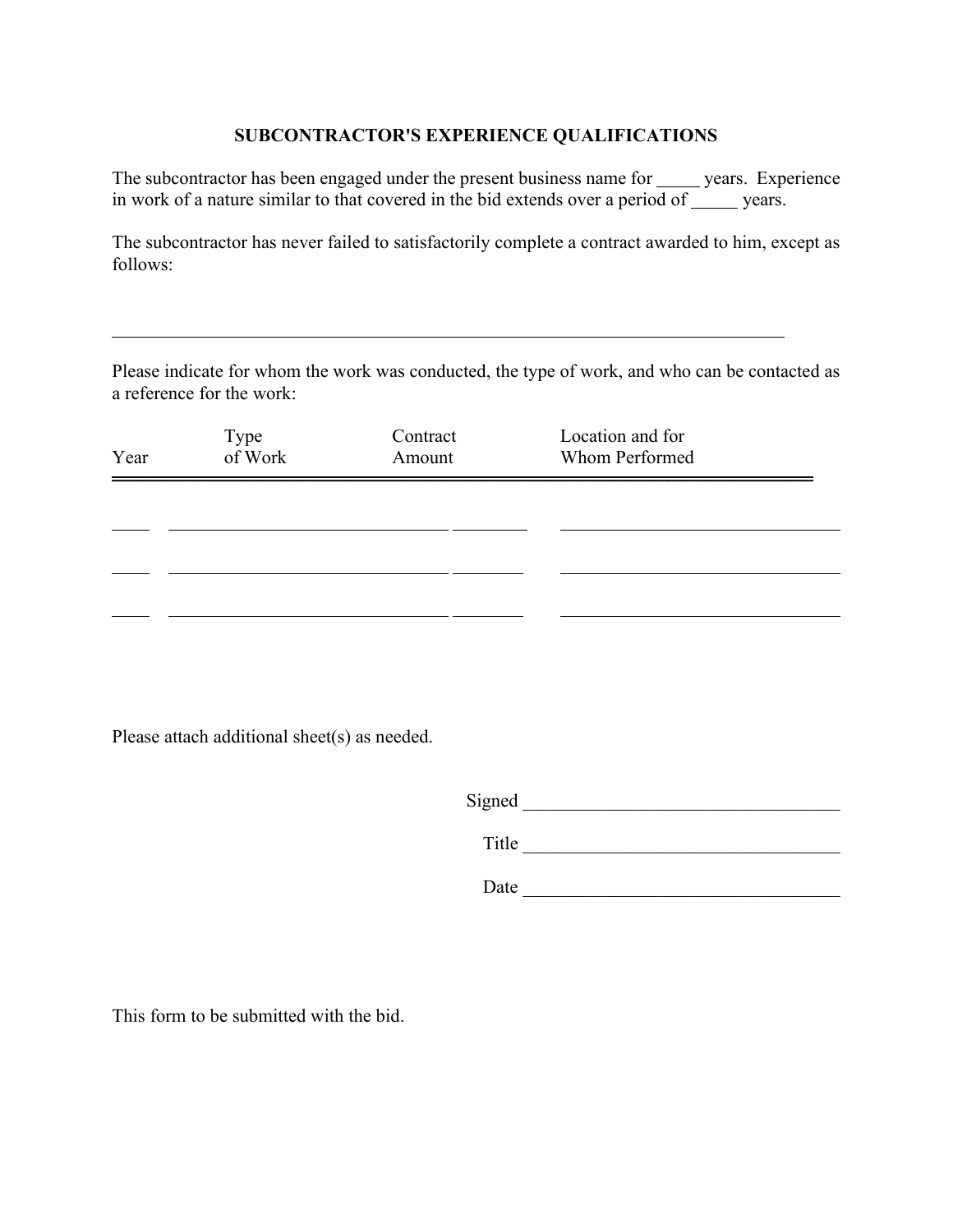### **SECURITY FOR COMPENSATION CERTIFICATION**

### TO: MONTEREY PENINSULA WATER MANAGEMENT DISTRICT

I am aware of the provisions of Section 3700 of the Labor Code of the State of California which require every employer to be insured against liability for worker's compensation or to undertake self-insurance in accordance with the provisions of that Code, and I will comply with such provisions before commencing the performance of the work of this Contract:

| <b>Bidder</b> |  |
|---------------|--|
| Signed        |  |
| Title         |  |

Date \_\_\_\_\_\_\_\_\_\_\_\_\_\_\_\_\_\_\_\_\_\_\_\_\_\_\_\_\_\_\_\_\_\_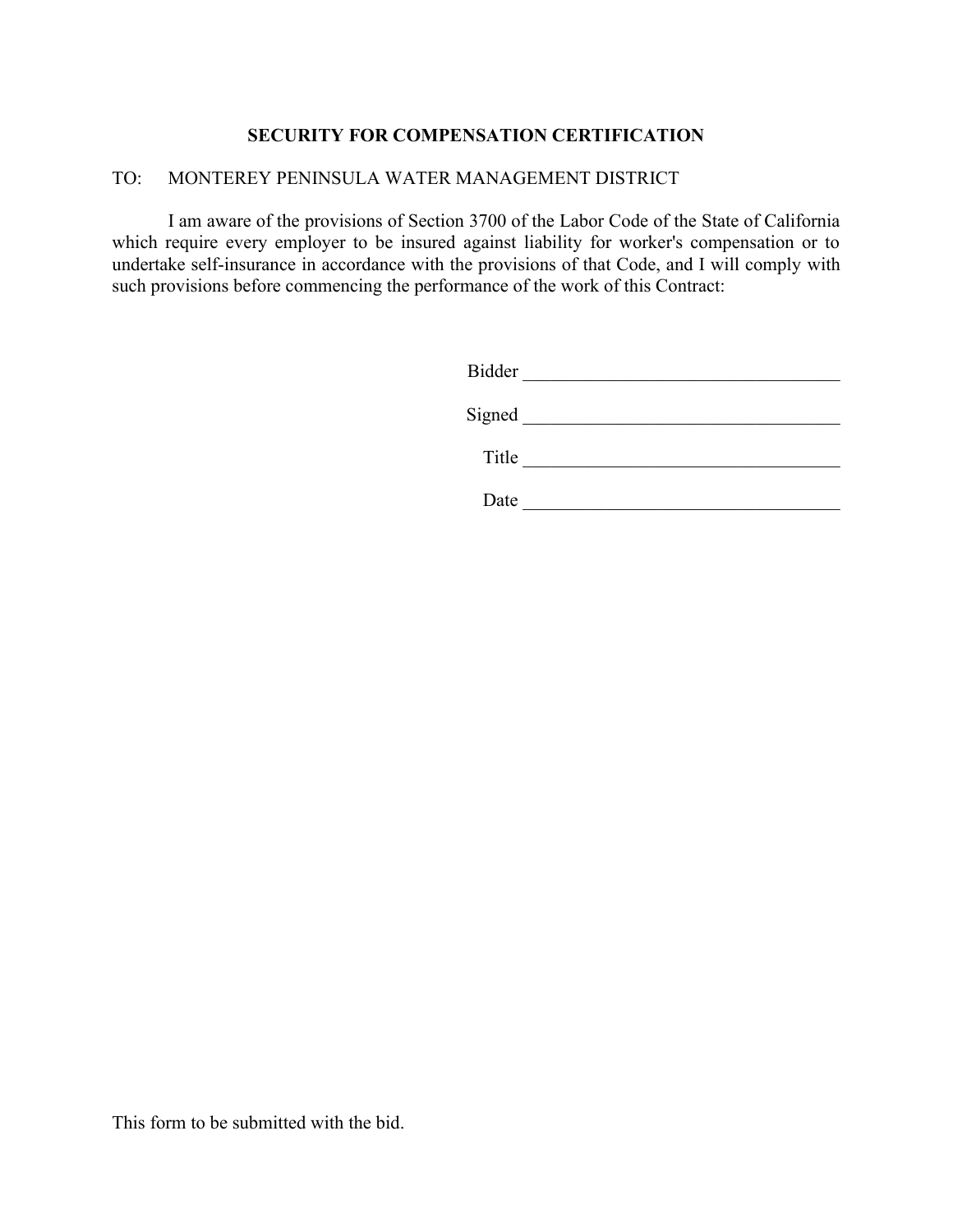# **FAIR EMPLOYMENT PRACTICES CERTIFICATION**

#### TO: MONTEREY PENINSULA WATER MANAGEMENT DISTRICT

The undersigned, in submitting a bid for performing the following work by Contract, hereby certifies that he has or shall meet the standards of affirmative compliance with Fair Employment Practices requirements of the special provisions contained herein:

| <b>Bidder</b> |  |
|---------------|--|
| Signed        |  |
| Title         |  |
| Date          |  |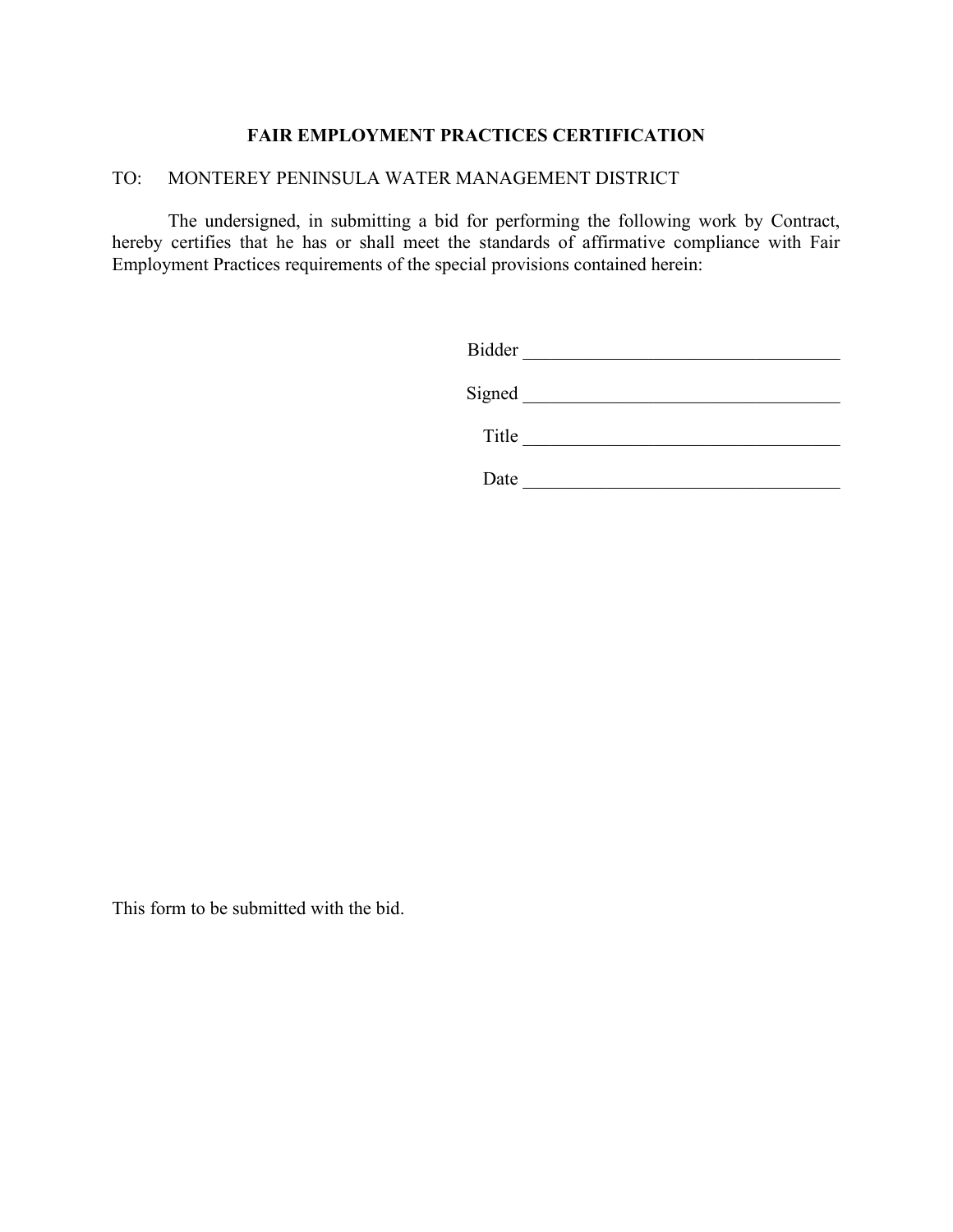### **NONCOLLUSION DECLARATION TO BE EXECUTED BY BIDDER AND SUBMITTED WITH BID**

The undersigned declares:

I am the  $\Box$ the party making the foregoing bid.

The bid is not made in the interest of, or on behalf of, any undisclosed person, partnership, company, association, organization, or corporation. The bid is genuine and not collusive or sham. The bidder has not directly or indirectly induced or solicited any other bidder to put in a false or sham bid. The bidder has not directly or indirectly colluded, conspired, connived, or agreed with any bidder or anyone else to put in a sham bid, or to refrain from bidding. The bidder has not in any manner, directly or indirectly, sought by agreement, communication, or conference with anyone to fix the bid price of the bidder or any other bidder, or to fix any overhead, profit, or cost element of the bid price, or of that of any other bidder. All statements contained in the bid are true. The bidder has not, directly or indirectly, submitted his or her bid price or any breakdown thereof, or the contents thereof, or divulged information or data relative thereto, to any corporation, partnership, company, association, organization, bid depository, or to any member or agent thereof, to effectuate a collusive or sham bid, and has not paid, and will not pay, any personor entity for such purpose.

Any person executing this declaration on behalf of a bidder that is a corporation, partnership, joint venture, limited liability company, limited liability partnership, or any other entity, hereby represents that he or she has full power to execute, and does execute, this declaration on behalf of the bidder.

I declare under penalty of perjury under the laws of the State of California that the foregoing is true and correct and that this declaration is executed on \_\_\_\_\_\_\_\_\_\_[date], at  $[city],$  [state].

Bidder \_\_\_\_\_\_\_\_\_\_\_\_\_\_\_\_\_\_\_\_\_\_\_\_\_\_\_\_\_\_\_\_\_\_

Signed \_\_\_\_\_\_\_\_\_\_\_\_\_\_\_\_\_\_\_\_\_\_\_\_\_\_\_\_\_\_\_\_\_\_

Title \_\_\_\_\_\_\_\_\_\_\_\_\_\_\_\_\_\_\_\_\_\_\_\_\_\_\_\_\_\_\_\_\_\_